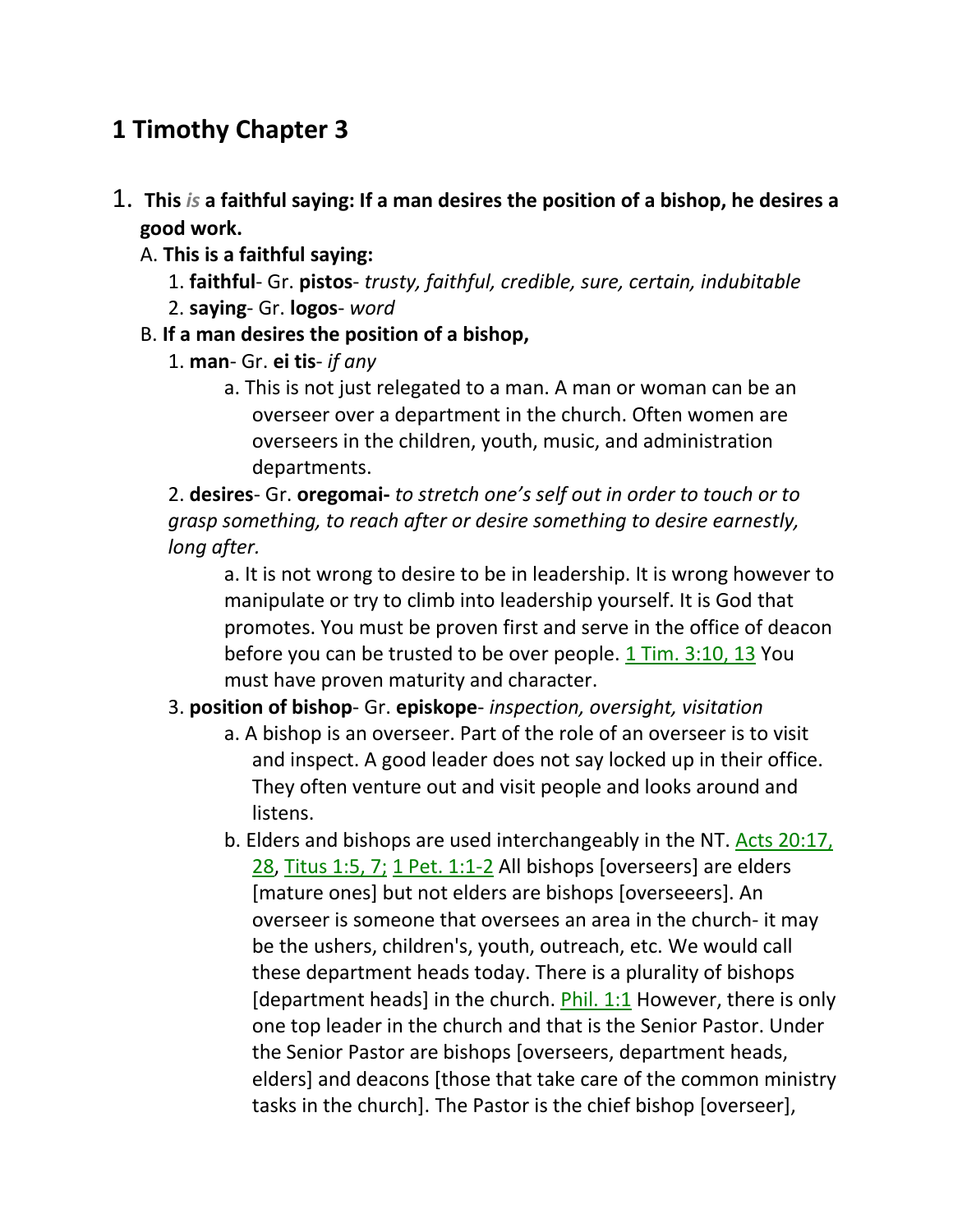chief elder [mature one], and chief deacon [servant].

### C. **he desires a good work**

- 1. **desires** Gr. **epithumeo** *to have a desire for, long for, to desire*
	- a. This is the second time **desire** is mentioned. It is for emphasis. This is an important ingredient that needs to be in a church leader. One thing a pastor needs to look for in a department head [bishop] is a strong passion and desire for the area you are thinking about putting them in. A luke-warm overseer lacking passion for their work and area will be a problem in your church. They should not be there just to collect a paycheck or for notoriety.
	- b. When interviewing a potential leader, I will ask them to rate from 1-10 how excited they are about the area they are interviewing for. If I don't get an enthusiastic 10 then it is reason for questioning if that is the right person. I don't just look for their qualifications for the job, but also their passion for the job.
- 2. **good** Gr. **kalos** *good, excellent in its nature and characteristics, and therefore well adapted to its ends; honorable, conferring honor*
	- a. Overseeing people and helping them be successful in the ministry God has called them to is a good work. This is the work of an bishop [overseer] It is challenging work for sure, but is also a good work.

## 3. **work**-Gr. **ergon**

- a. I learned a long time ago that ministry is spelled **W-O-R-K**! Lazy people make terrible overseers. You can have a gifted person but if they don't like to work then don't put them on your leadership team!
- 2. **A bishop then must be blameless, the husband of one wife, temperate, soberminded, of good behavior, hospitable, able to teach;** 
	- A. **A bishop then must be blameless,**
		- 1. **bishop** Gr. **episkopos** *overseer*
		- 2. **blameless** Gr. **anepileptos** *not apprehended, that cannot be laid hold of*
			- a. This does not mean that you have never messed up! We all have messed up and have done things we are not proud of. This word here means that we are not to have anything present in our life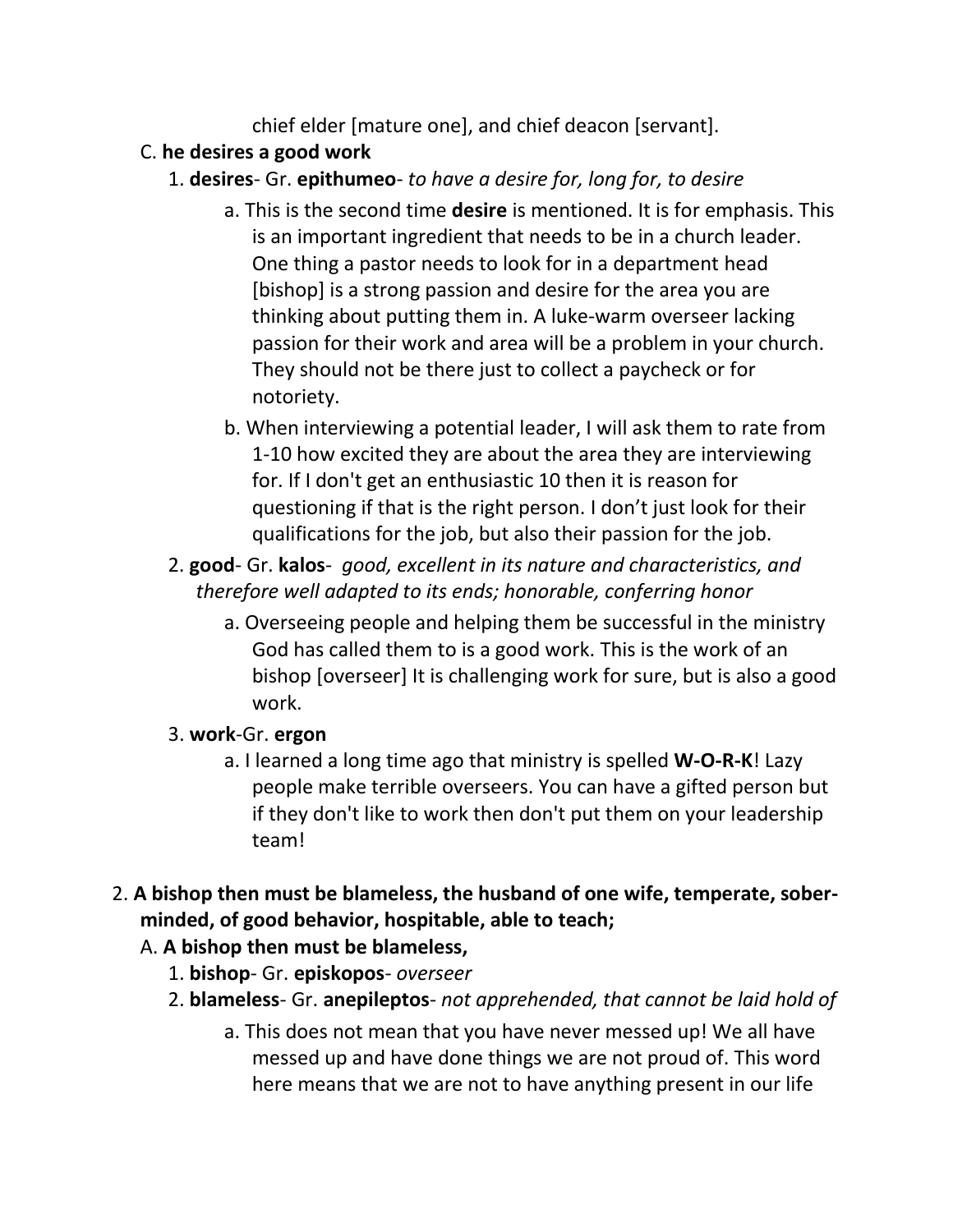that can be laid hold of that we are presently connected to. We all have a past but a past should be in our past. A mature leader should cast off the sins of the past and presently be walking in the truth and freedom. This does not mean we are perfect, but that there is nothing presently in our life that can be laid hold of that we would be discredited by it and hurt others in consequence.

#### B. **the husband of one wife,**

- 1. **husband** Gr. **aner**
	- a. Again, there are two different words for man and husband. Man is **anthropos** and husband is **aner**. However, there is only one word for woman and wife, which is **gune**. You must see by context which is being referred to.

#### 2. **one wife**- Gr. **mia gune**- *woman or wife*

- a. This is not an injunction against someone that has been divorced. This is speaking of polygamy [having multiple wives at the same time]. In the days of Paul polygamy was practiced among the Gentiles. Leaders in the church should only have one wife.
- b. It is important to take scripture in context. Part of this is knowing the setting, culture, and practices at the time of the writing.

## C. **temperate-** Gr. **nephaleos**- *abstaining from wine, either entirely or at least from its immoderate use*

- 1. This should be translated sober.
- D. **sober-minded-** Gr. **sophron** *of a sound mind, sane, in one's senses, curbing one's desires and impulses, self-controlled, temperate*

#### E. **of good behavior,**

#### 1. **good behavor**- Gr. **kosmios**- *decorous, respectable, well-ordered*

- F. **hospitable** Gr. **philoxenos** *lover of strangers*
	- a. A bishop oversees people. Therefore, an overseer needs to be fond of people. Someone that does not like people should not be put in leadership over people!
- G. **able to teach**
	- 1. **able to teach** Gr. **didaktikos** *instructive*
		- a. An overseer needs to be instructive. They oversee people and people need instruction and training. This is not just bible teaching, but instruction in the disciplines of the department such as children and youth ministry.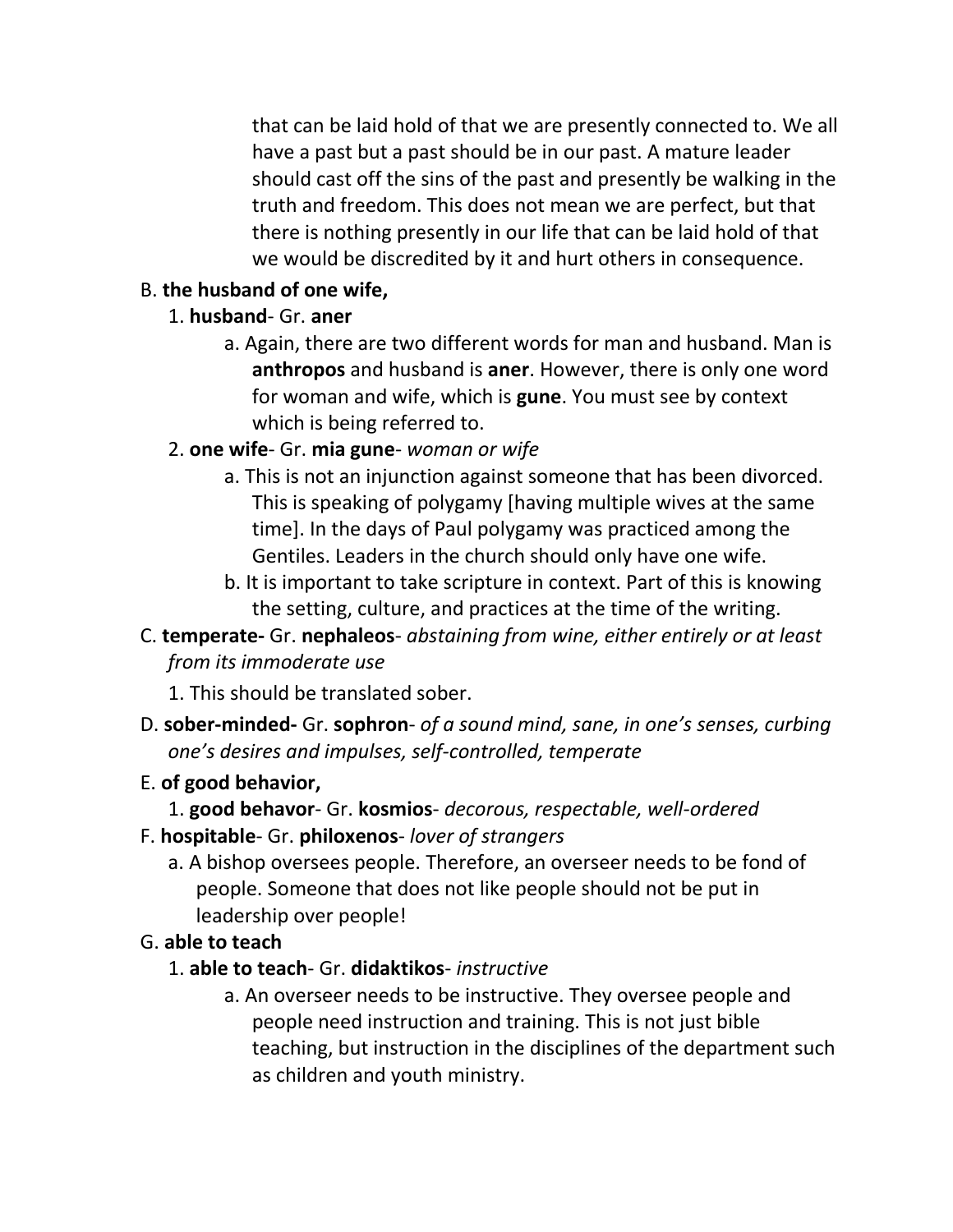## 3. **not given to wine, not violent, not greedy for money, but gentle, not quarrelsome, not covetous;**

- A. **not given to wine,**
	- 1. **given to wine-** Gr. **paroinos** *one who sits by the wine*
		- a. This can be applied to any other addictive habits, not just drinking. A leader of people in the church should not be addicted to substances.
		- b. There is no command in the NT against drinking alcohol but there is against drunkenness. However, last time I checked, you can't get drunk if you don't drink intoxicating beverages! It is just the best policy for a church leader to stay away from intoxicating beverages.
		- c. Drinking intoxicating drink will often lead to the other practices listed after it in this verse!

## B. **not violent,**

- 1. **violent** Gr. **plektes** *to strike another*
	- a. It should not have to be mentioned that a church leader should not resort to physical violence to get their way but it needs to be said. Many an elder and deacon meeting as ended in a fist fight. This word can also be applied to not verbally striking others- i.e. giving someone a good tongue lashing!
	- b. A church leader needs to have a control on their temper. A key to this is being a good and intentional listener and asker of questions. James 1:19

## C. **not greedy for money,**

## 1. **greedy for money**- Gr. **aischrokerdes**- *greedy for shameful gain*

a. This is running shady business deals in the church. A leader should not run business deals with those he is leading. This is a major conflict of interest. Many pastors in the desire for more money involve church members in their multi-level marketing schemes. **Don't do this!!!!!!!!!**

## D. **but gentle,**

- 1. **gentle** Gr. **epieikes** *appropriate, equitable, fair, mild, gentle, suitable*
	- a. It is amazing how many inappropriate things are done by ministry leaders. Leaders need to know what is appropriate, equitable, fair, and suitable. This is by the Word and Spirit.

## E. **not quarrelsome,**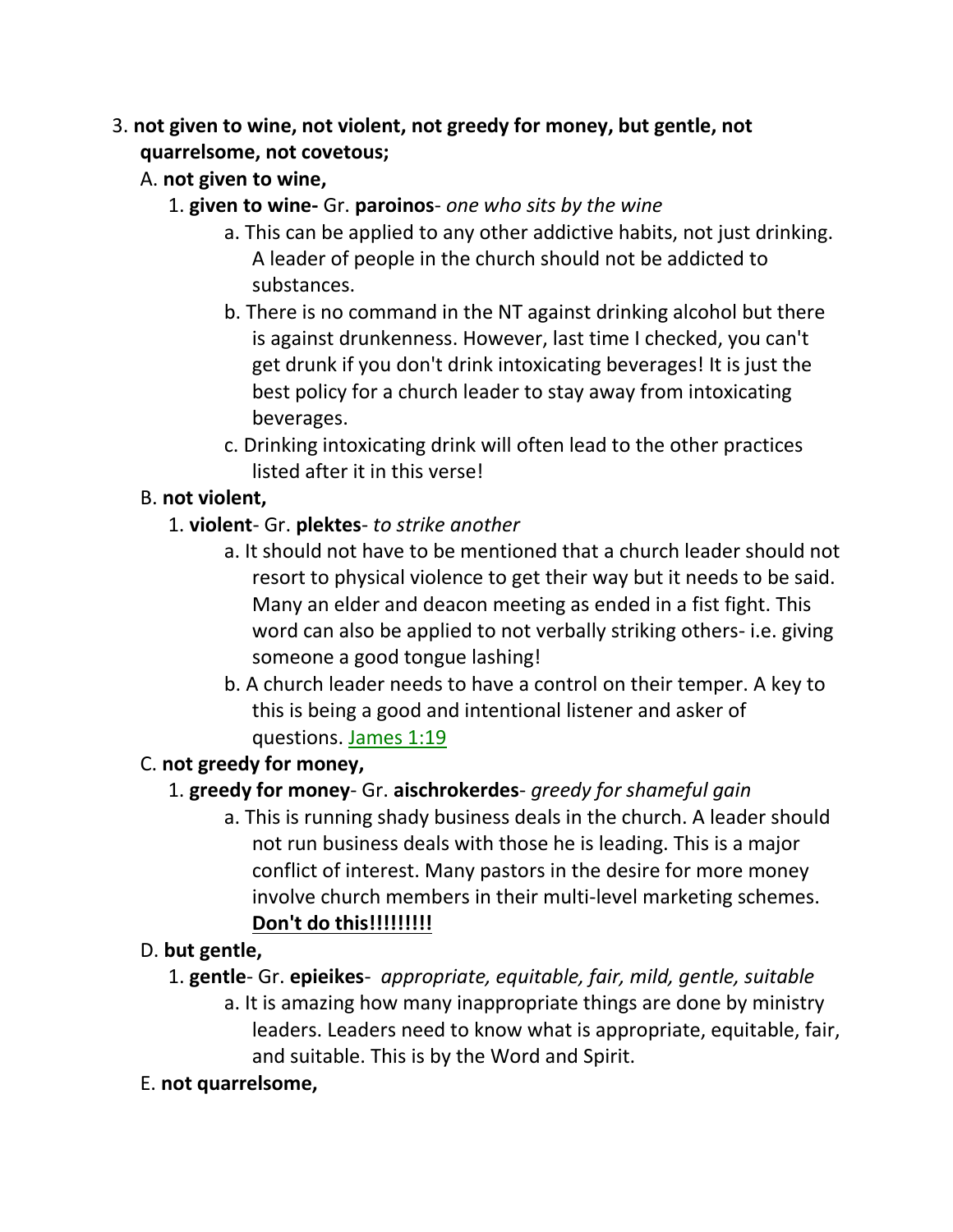#### 1. **quarrelsome**- Gr. **amachos**- *not a fighter*

- a. Many ministers will get into a fight over the Word in a heartbeat if they are challenged. This ought not be.
- b. This is true of physical and verbal fights.

#### F. **not covetous,**

#### 1. **covetous**- Gr. **aphilarguros**- *to be fond of silver*

- a. Gold and silver were the main money currencies of the day.
- b. Immorality, abuse of power, and lust for money get more ministers off track than any other things. One minister put it- the Gold, the Glory, and the Gals/Guys.
- c. Using the ministry to extort money from the people of God is prostituting God's bride. Ministers are to feed the flock, not fleece the flock.
- d. Don't use the ministry to get money from people for your personal use. This is called filthy lucre! Tit 1:7, Tit 1:11; 1Pe 5:2

#### 4. **one who rules his own house well, having** *his* **children in submission with all reverence**

#### A. **one who rules his own house well,**

- 1. **rules** Gr. **proistemi** *to stand in front, to lead in front*
	- a. The word "rules" would seem to imply that the man of the house sits in his lazy boy throne shouting out orders for all to follow. **NO!!!** This word means to stand in front of and lead by example! Ruling your house in the kingdom of God is done by servant leadership and setting an example out front.

#### 2. **own house**- Gr. **idios oikos**

a. A leader in the church has no business trying to run things in the personal lives of those in the church. You are not to be lords over God's heritage. 1 Pet. 5:3 There was a movement some decades back called the Shepherdship Movement. Church leaders were dictating and ruling the everyday decisions of their church members. They told them who to marry, what car to buy, when they could go on vacation. This is just plain demonic! The Holy Spirit lives in each believer and will guide them in the everyday affairs of life. A ministry leader is there to teach and counsel the people with the Word of God and set an example. After the church members leave the church, then commit them to the God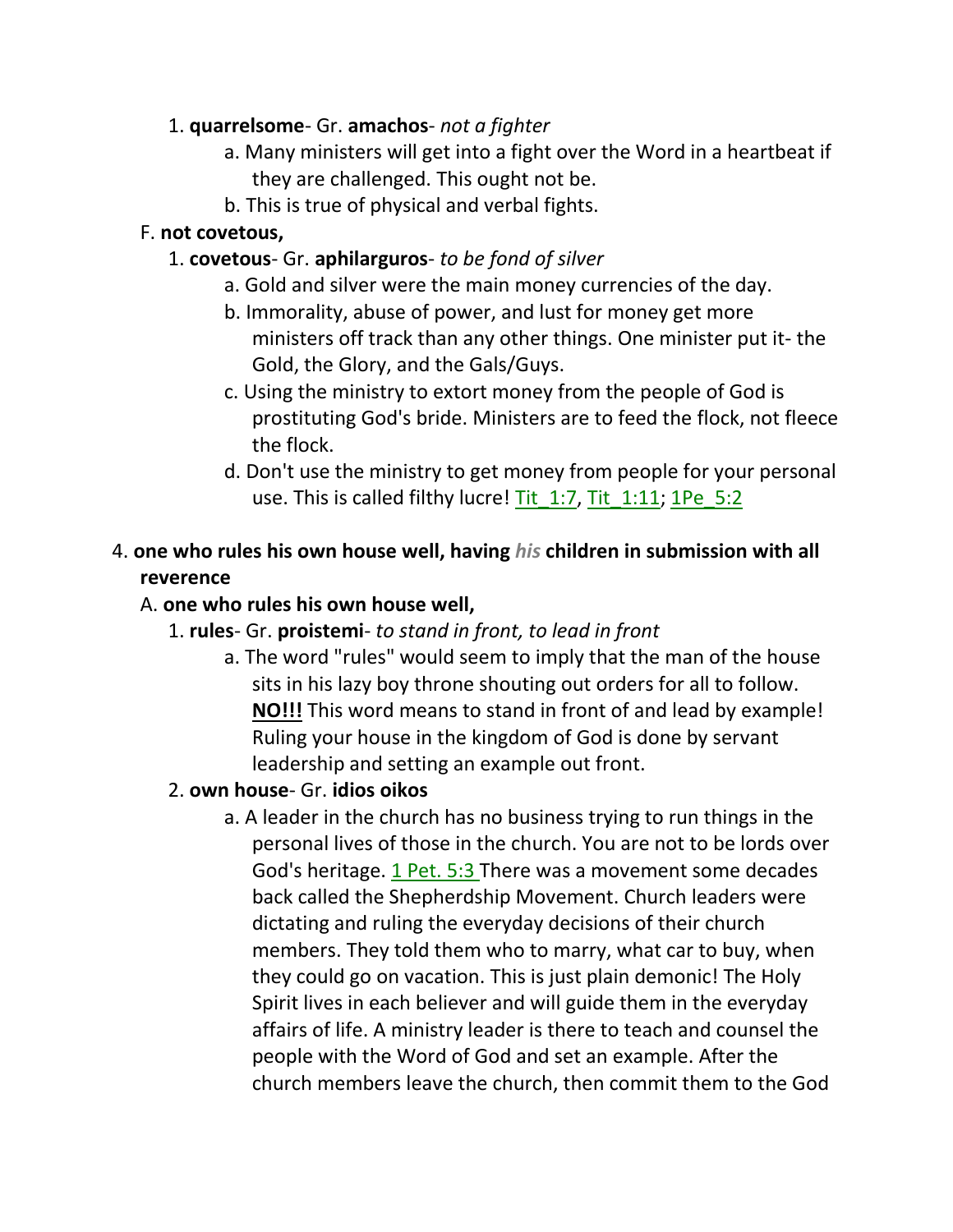and to the Word of His grace! You have enough trouble managing your own life and home!

#### 3. **well**- Gr. **kalos**

a. Leadership starts in the home. If you are not a good leader in your own home, please don't export it to the church!

#### B. **having his children in submission with all reverence**

#### 1. **children**- Gr. **teknon**

a. This is speaking of young children. Once children come into their later teens and when they leave the house they are responsible for their own decisions.

#### 2. **submission**- Gr. **hupotage**- *to arrange in order under*

- a. Children are to be made to find their proper order and function there. They do not understand enough to do it themselves.
- b. Wives are told to submit *themselves*. A husband is never told in the Word of God to have his wife in submission.

#### 3. **reverence**- Gr. **semnotes**- *reverence, respect, dignity*

- a. Children need to be taught and disciplined for this. A father is designed by God to impart reverence and respect for God. It starts by establishing reverence and respect of his position with his children. An earthly Father represents in the natural our Heavenly Father.
- 5. **(for if a man does not know how to rule his own house, how will he take care of the church of God?);**

## A. **for if a man does not know how to rule his own house,**

- 1. **man** Gr. **tis** *any*
- 2. **know** Gr. **eido** *to know by perception*
	- a. We must be taught how to lead by example in our homes. This does not come naturally and many did not have fathers that modeled this type of leadership in the home.
- 3. **rule** Gr. **proistemi** *to stand in front of, to lead from the front*
- 4. **own house** Gr. **idios oikos**
- B. **how will he take care of the church of God**
	- 1. **take care** Gr. **epimeleomai** *take care of, have charge or management of*
		- a. A leader is to take care of the people, not have the people take care of them!
		- b. A senior pastor is not responsible to personally take care of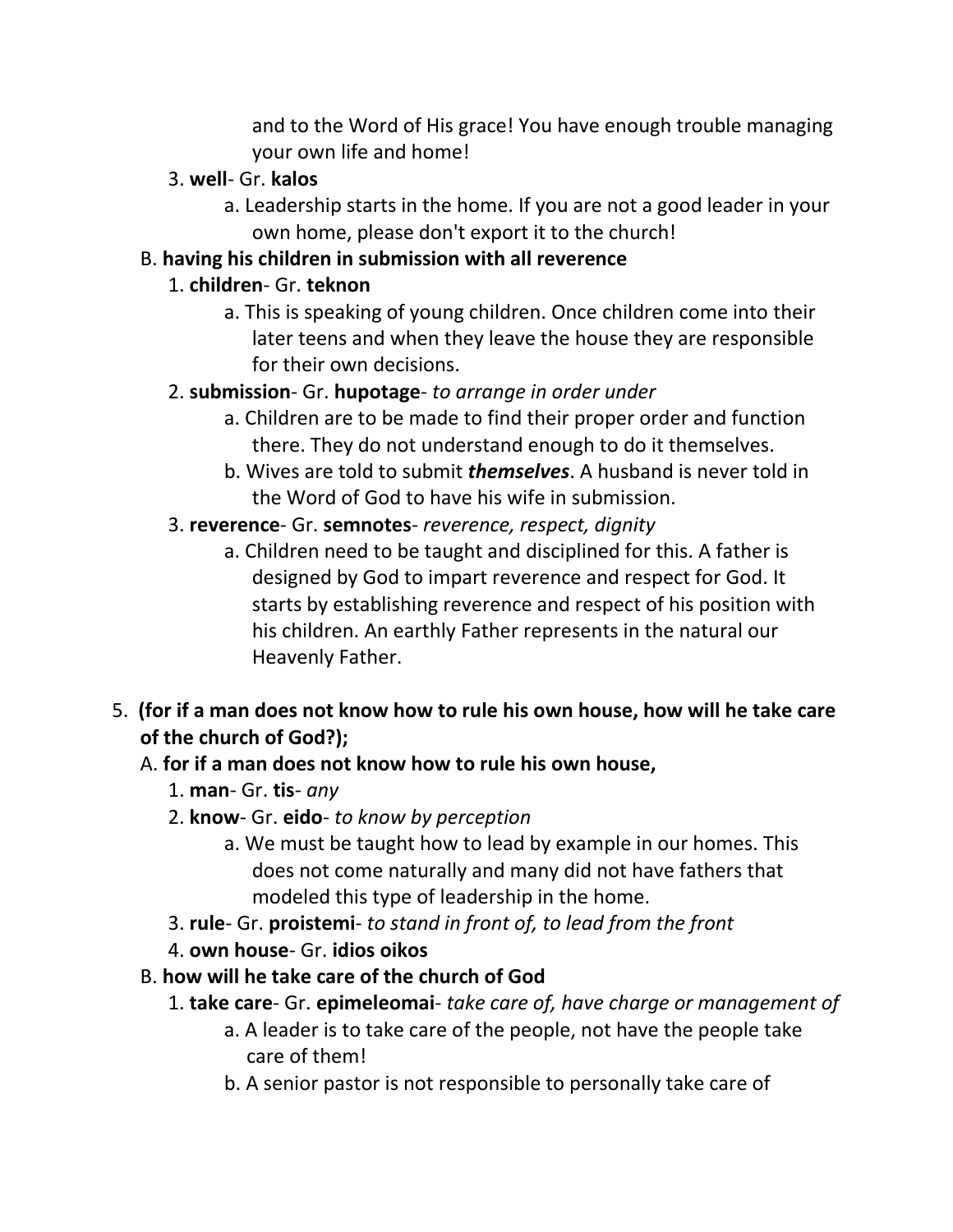everyone, but they are called to makes sure everyone is taken care of. This is done by delegation and equipping of the saints to do the work of the ministry.

- 2. **church** Gr. **ekklesia** *the called out ones*
- 3. **of God**
	- a. The church belongs to God, not the Pastor! We often name a church by saying it is Pastor so and so's church. This is a misnomer! The church is Jesus' church. The sheep are Jesus' sheep. The Pastor should have a closed hand with only two people in it- Jesus and his wife. All others need to be held with an open hand. They are not the pastor's people! When a pastor has this understanding they will not be hurt or angry when they leave.

## 6. **not a novice, lest being puffed up with pride he fall into the** *same* **condemnation as the devil.**

#### A. **not a novice,**

- 1. **novice** Gr. **neophutos** *newly planted*
	- a. This can refer to both a newly planted Christian or a person coming from outside your church and is newly planted into your church.
	- b. A new-born Christian is called a babe in Christ. 1 Cor. 3:1 A newborn Christian is not mature enough to lead others. That is like having a toddler leading a group of people. They will end up just making messes you have to clean up.
	- c. A pastor must resist the urge of putting newly planted people from outside of their church immediately into leadership because they have needed giftings and experience doing things from their past. Being gifted is not synonymous with character. It takes time to get to know someone character. Some people have selfish motives and want to promote themselves. They created problems where they were and now show up at your church boasting of gifts and experiences that you really need in your church. It is a temptation to place them into leadership right off the bat. Don't do this! You will get burnt.
	- d. It is good to check up with where these people came from and with the leadership of the place they left. If a person gets upset that you are wanting to check on their past history in another church, then that is a major red flag. A potential leader needs to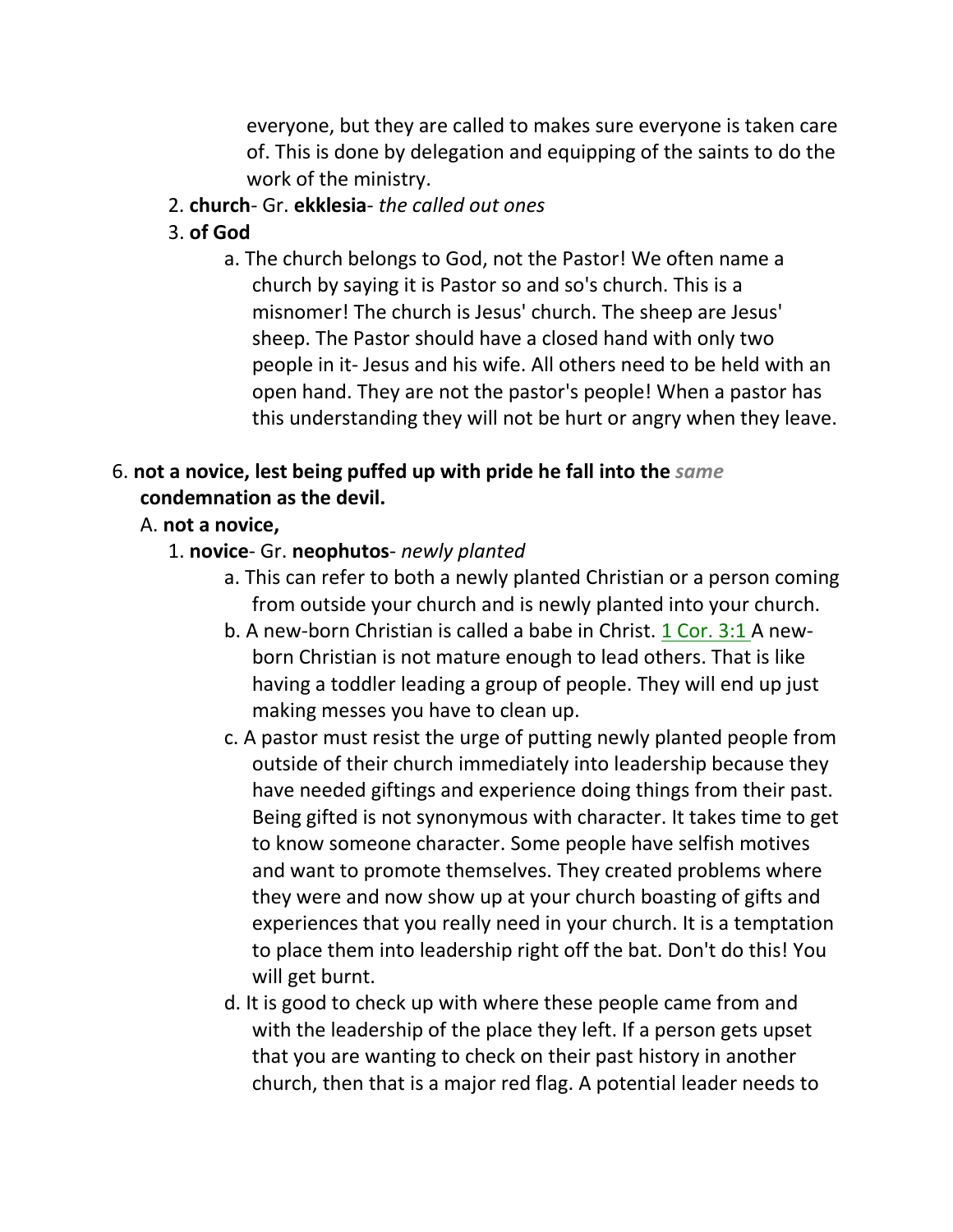be interviewed. Part of good interviewing policy is to check up on references.

- e. As a pastor, with newly planted people in my church, I will ask them to serve in a support ministry first to see their attitude and faithfulness. Once they pass that test they are ready to be promoted.
- B. **lest being puffed up with pride he fall into the same condemnation as the devil.**
	- 1. **puffed up with pride** Gr. **tuphoo** *to be enveloped by smoke that impairs vision*
		- a. Pride will blind you to your own faults. Humility will cause you to have clear vision and hear from God. Many young people in the Lord are full of zeal and raw giftings, but they are self-confident and are walking around in a fog of pride wrapped around their head.
		- b. A young Christian usually has a good amount of pride. Many are voracious for knowledge about God and the bible and all their new gained knowledge puffs them up. 1 Cor. 8:1 They think they can accomplish many things for God. They don't know their own weaknesses and inability to live holy apart from God's grace. They have not yet realized that they are a branch, Jesus is the vine, and apart from Him they can do nothing. John 15:5 A young Christian has not yet learned to trust in and draw upon God's grace for all things. We must learn to do things God's way, in God's timing, for God's purposes, and in God's strength. This takes maturing to learn.
		- c. A mature Christian knows their own failings and weaknesses well. These are able to treat others who fail with gentleness and wisdom, not in harshness and pride. Gal. 6:1
		- d. Pride is at the root of all moral failure in church leaders. Public sin that is exposed in a leader does not start with that sin. It starts with pride which leads to lack of dependence upon God through prayer and time in the Word of God. This leads to failing and sin in the leader. Pride goes before a fall. Prov. 16:18
	- 2. **fall** Gr. **empipto** *to fall into*
	- 4. **condemnation** Gr. **krima** *judgment, unfavorable verdict*
		- a. This does not mean they lose their salvation. It means that they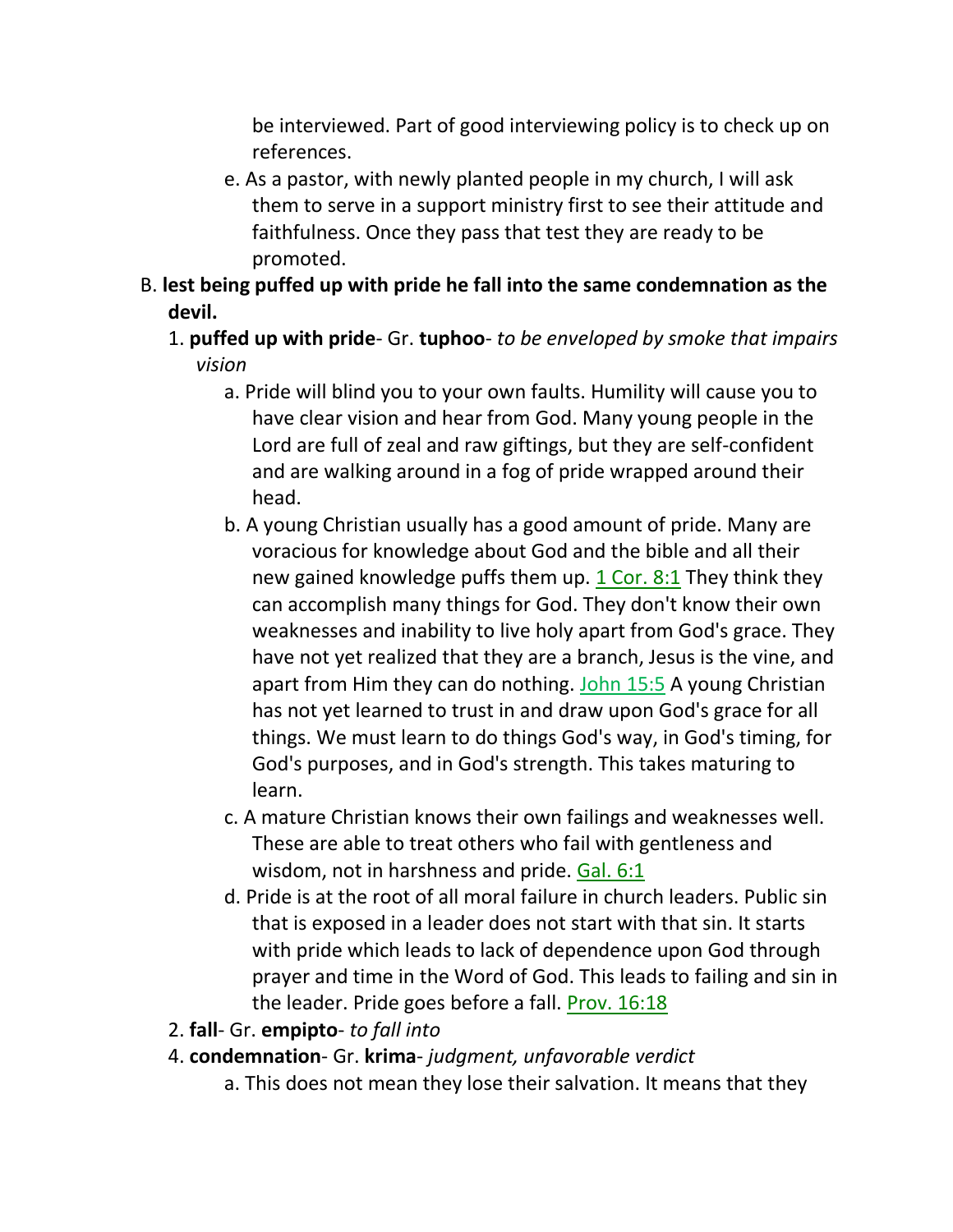will have a fall that is visible for all to see. Lucifer rose up against God in pride and was cast down like lightening to the earth in front of all the angels. Luke 10:18 A minister that falls into sin will cause many to stumble and be offended when it is exposed for all to see.

- 5. **devil** Gr. **diabolos** *one who throws accusation to cause division*
	- a. The main character of Satan is one who creates division. He wants to divide people from God and people from people. He does this through accusations and lies.
	- b. When a leader falls into pride and public sin it will always lead to accusation and division in the church.
- 7. **Moreover he must have a good testimony among those who are outside, lest he fall into reproach and the snare of the devil.** 
	- A. **Moreover he must have a good testimony among those who are outside,**
		- 1. **must** Gr. **dei** *what is required, a necessity in the case of something*
		- 2. **good** Gr. **kalos**
		- 3. **testimony** Gr. **marturia** *witness*
			- a. If it was God's purpose just to save us then he would take us to heaven as soon as we receive Christ, but He does not do this, because he has left us here to be a witness to all the unbelievers around us so they can be saved as well.
			- b. Our holy life does not impress or earn favor with God. Our holy life is to be a witness for others to see God in us and want to receive Jesus! If we have a poor witness in front of the world, then it puts stumbling blocks in the path of unbelievers to getting saved. Many unbelievers see Christians living no different than the world and they call church folk hypocrites. Many unbelievers hear selfrighteous legalistic people preaching holiness and judging them, but then see them do the same things they are preaching against.
			- c. A poor testimony before the world are things such as: not paying your bills, not keeping your word, being unjust in your business dealings, being late or not showing up, not working hard at work, and letting your yard be overgrown with weeds. It goes on and on...
			- d. In the early church one of the qualifications for deacons was that they were of an honest report. Acts 6:3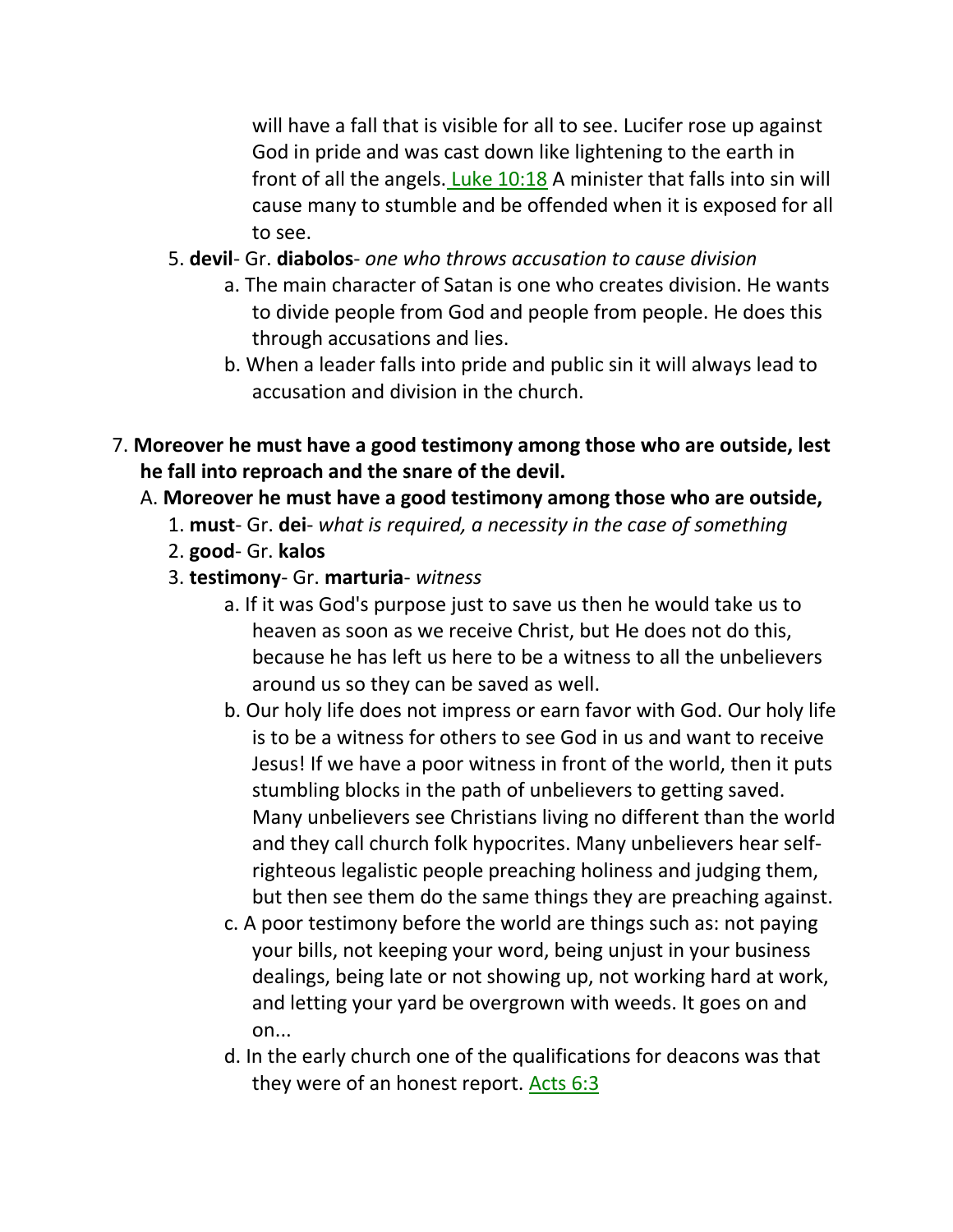e. Let it be said we have a good report of us. Act\_10:22, Act\_22:12;

#### 3Jo\_1:12

- 4. **outside** Gr. **exothen**
	- a. These are unbelievers outside of the church.
- B. **lest he fall into reproach and the snare of the devil**
	- 1. **fall** Gr. **empipto** *to fall into*
	- 2. **reproach** Gr. **oneidismos** *public disgrace*
	- 3. **snare** Gr. **pagis**
		- a. In the verse prior we see the condemnation of the devil. Here we see the snare of the devil. The condemnation of the devil is public disgrace and discredit inside the church, the snare of the devil is disgrace and discredit in the eyes of unbelievers outside the church. Both cause offense in people. It is worse to have unbelievers offended because it is a stumbling block to them receiving Christ and being saved.
		- b. We are to live not giving offense to the church or the world. 1Co\_10:32
	- 4. **devil** Gr. **diabolos**
		- a. A bad witness before the world gives people reason to accuse God, the church, and His people. 2 Cor. 6:3, Titus 2:8
- 8. **Likewise deacons** *must be* **reverent, not double-tongued, not given to much wine, not greedy for money,**
	- A. **Likewise deacons must be reverent,**
		- 1. **deacons** Gr. **diakonos** *one who to stirs up the dust in haste to serve*
			- a. These take care of the day to day menial and basic ministry functions in the church.
		- 2. **reverent** Gr. **semnos** *venerable for character, honorable*
	- B. **not double-tongued,**
		- 1. **double-tongued** Gr. **dilogos**
			- a. This means to speak one thing to one person, and then something else to another. A deacon is a go-between the pastor, bishops and the people. Some deacons tell the pastor they are on board with a decision but then tell the people they are against it and would do something different if they were the leader. This sows discord and division. This is the work of the devil!
	- C. **not given to much wine,**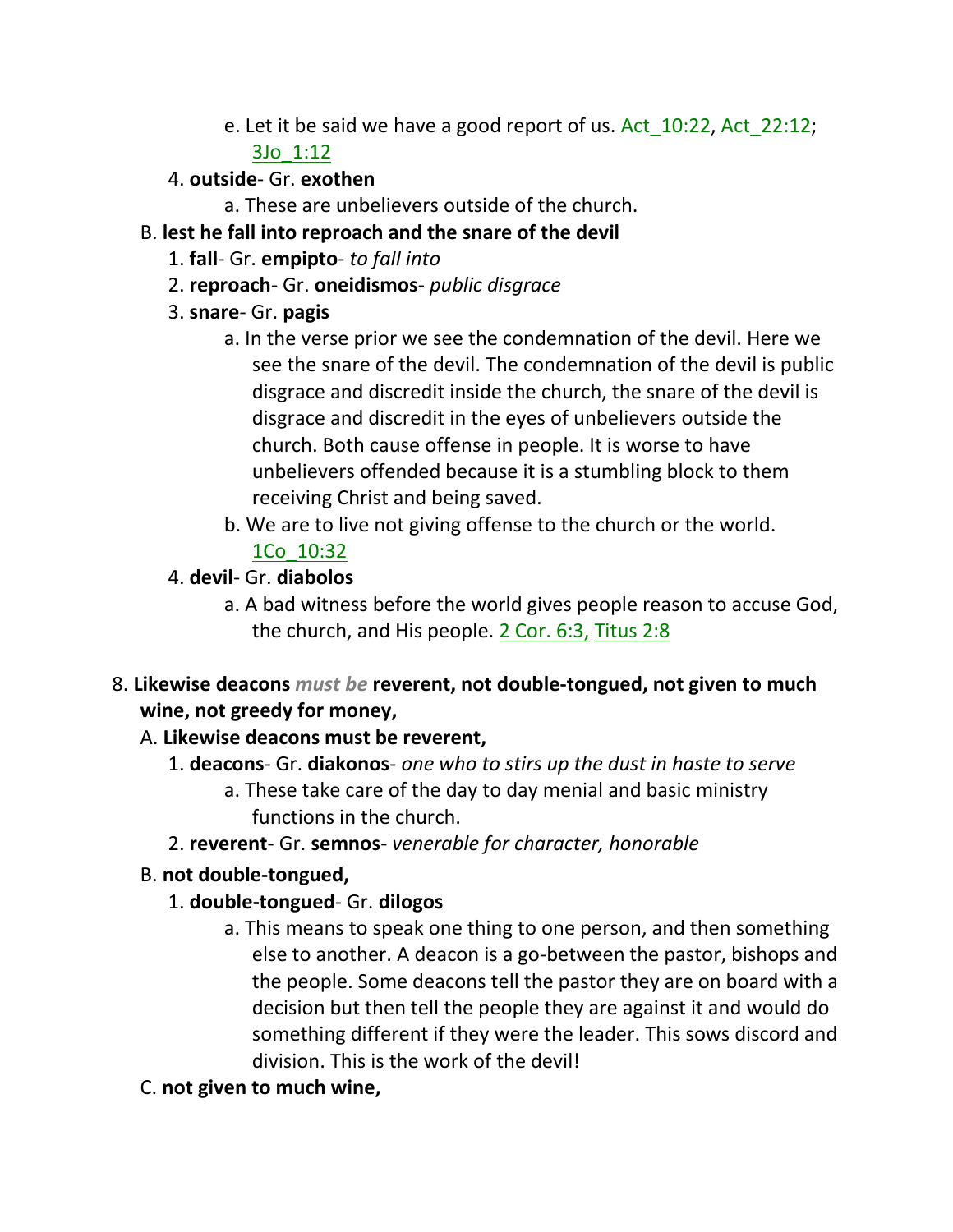- 1. **given to wine** Gr. **prosecho oinos** *hold yourself to the wine, attached to the wine bottle*
- 2. **much** Gr. **polus**
	- a. Again, scripture does not forbid to drink alcohol. It is against drinking much of it, which causes drunkenness, this includes "getting a buzz". It is never a bad policy for church leaders to abstain from drinking intoxicating drinks completely.

#### D. **not greedy for money,**

- 1. **greedy for money** Gr. **aischrokerdes** *shameful or ill-gotten gain, filthy lucre*
	- a. A deacon should not use his position to make business deals.
	- b. I once was going into a church service and the usher [serving as a deacon] gave me his business card as I came through the door into the sanctuary. This was an abuse of his position as deacon. He was supposed to be there to serve, but instead he was trying to generate business for himself.

## 9. **holding the mystery of the faith with a pure conscience.**

- A. **holding** Gr. **echo** to possess or have
	- 1. This word also has the connotation of having in possession of something and utilizing it.

## B. **mystery**- Gr. **musterion**

- 1. The mystery is the New Covenant truths that apply to the church age. The church age was a mystery in the OT. Paul was called to reveal the mystery which is the finished work of Christ for the church age.
- 2. A deacon should learn the foundational truths of the New Covenant, who they are in Christ, who Christ is in them, and how to walk in the Spirit.

## C. **the faith**

1. The faith is the sum of what we believe as Christians.

## D. **pure**- Gr. **katharos**- *cleansed, clean*

- 1. A cleansed conscience comes when you believe and accept that Jesus took your guilty verdict for all your sins and believe and accept your innocent verdict as a result of it. A cleansed conscience is one that has accepted the total forgiveness of all sins through Christ and are assured of acquittal and righteousness through Christ.
- 2. A clean conscience can only come when you move from a law mindset to a grace mindset.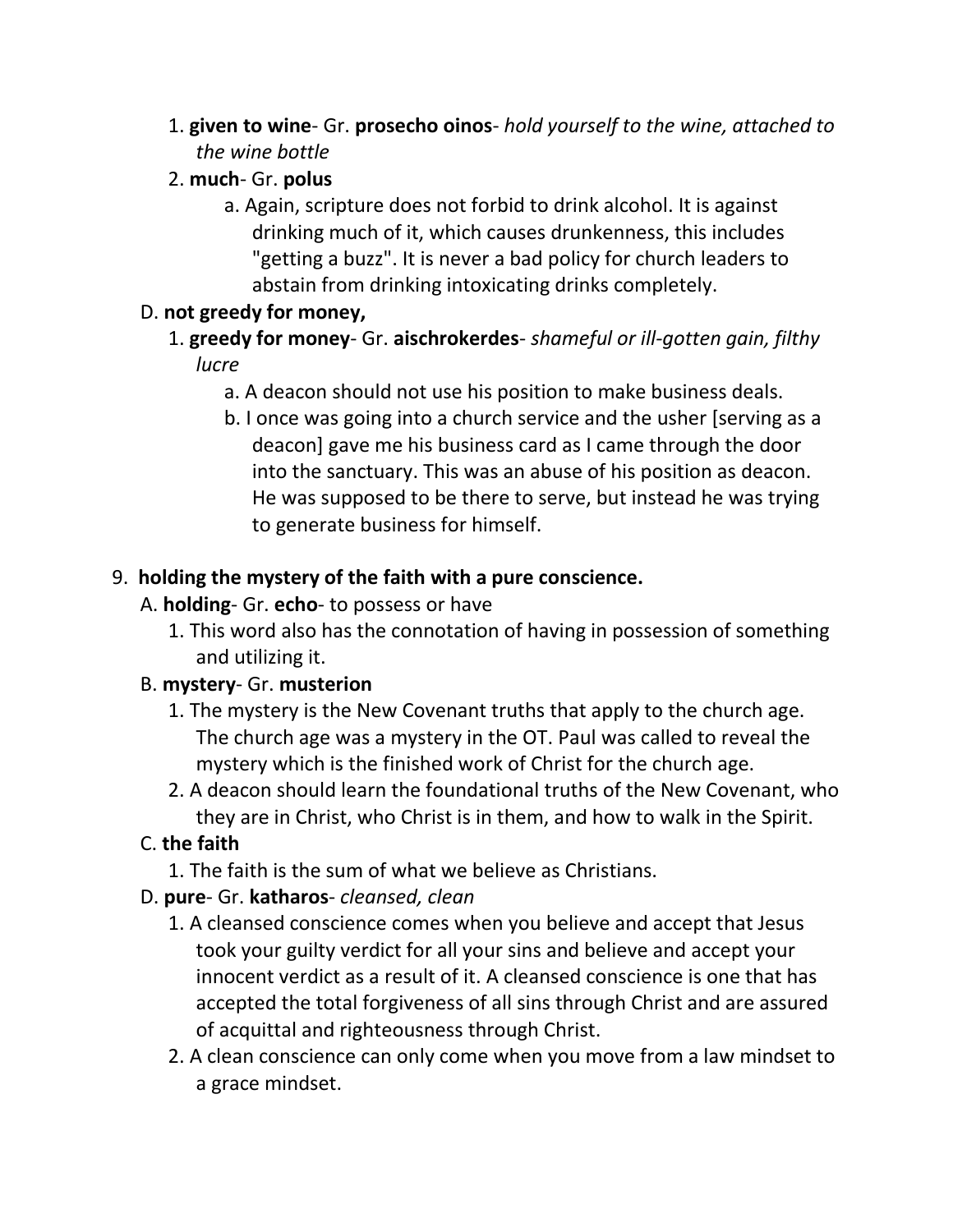#### E. **conscience**- Gr. **suneidesis**- *to know together*

1. The conscience is a by-product of the tree of the knowledge of good and evil. We will have a conscience until we pass from this life. We need to keep a clean and clear conscience because if we do not we will not have the confidence to receive grace. If our heart condemns us not, then we will have confidence towards God. 1 John 3:21

#### 10. **But let these also first be tested; then let them serve as deacons, being**  *found* **blameless.**

#### A. **But let these also first be tested,**

- 1. **tested** Gr. **dokimazo** *to test to approve*
	- a. Salvation is a gift, but leadership in the church must be qualified for.
	- b. There are two Greek words for test. The first word is the word used for the devil tests. Matt. 4:1 It is the word **peirazo**- this means *to test to find a breaking point or failure.* The second word is used of God testing us. 1 Thess. 2:4 It is the word **dokimazo**- *to test in order to approve of, promote, and use in a greater way*.
	- c. We should not test potential leaders to find the dirt on them or where they are weak. We test them in order to approve them and promote them. We are looking for the good in them, not the bad.
	- d. **These should be tested first**. This means that they should be observed for some time and perhaps even given some minor responsibilities in the local church- such as setting up before service or clean up after service. If they are "too good" for these duties, they are not "good enough" for the deacon position. As they prove themselves to be trustworthy and faithful, then they can be advanced to greater responsibilities of a deacon-official ministry team member.
- B. **then let them serve as deacons,**
	- 1. **serve as deacons** Gr. **diakoneo** *to serve as a deacon*
- C. **being found blameless**
	- 1. **found blameless-** Gr. **anegkletos** *that cannot be called into to account, unreproveable, unaccused, blameless*
		- a. This does not mean they are perfect. There are no perfect people. If we had to be perfect to serve in the ministry, then Jesus would be the only one qualified to serve in the church! This means that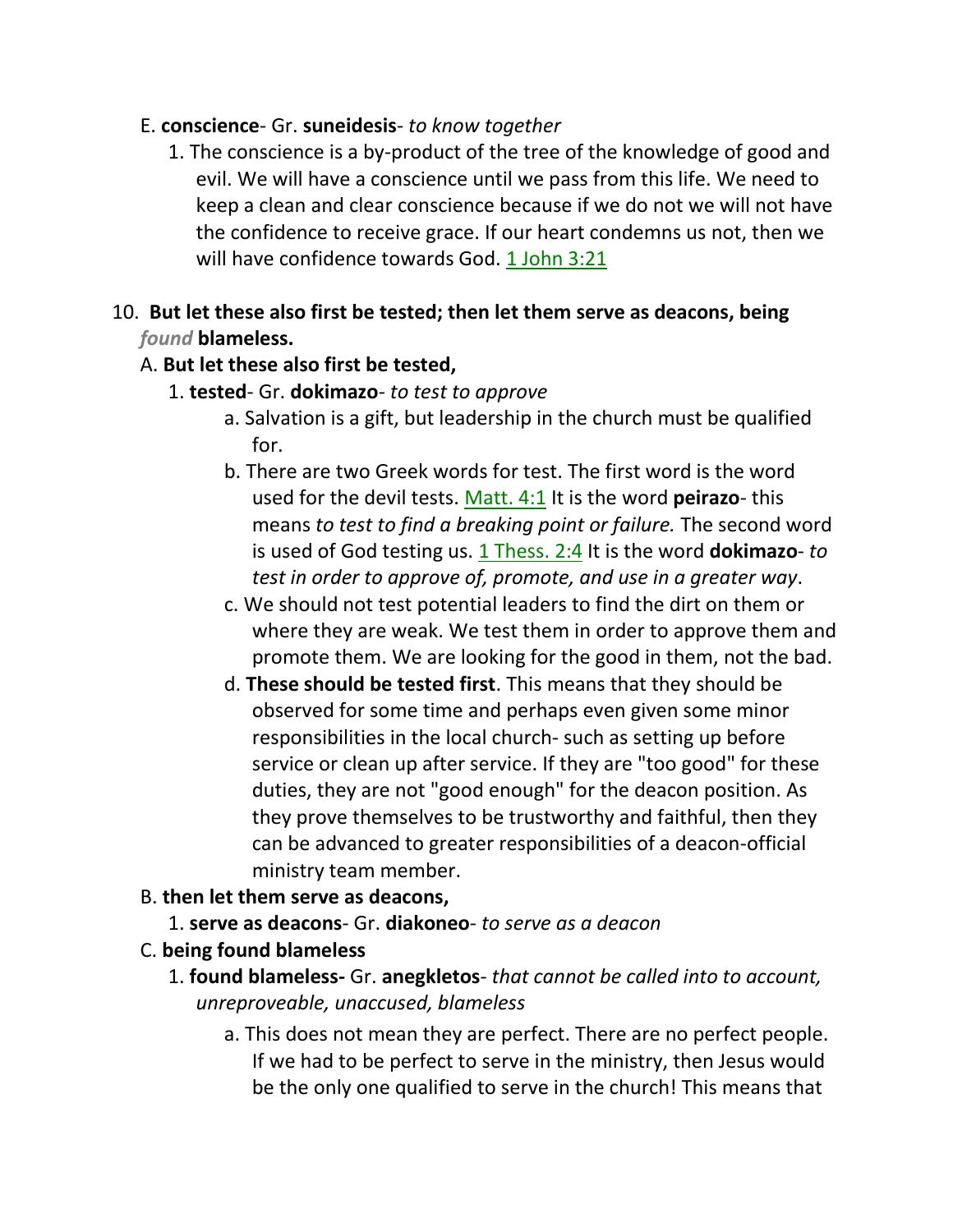there is no current accusation that is being made or can be made that would discredit them before the congregation.

- b. All believers are blameless in the eyes of God through the finished work of Christ. However, this verse is referring to being without accusation in the eyes of man. In salvation we are blameless in Christ. In leadership we are to be blameless before the people we serve.
- 11. **Likewise,** *their* **wives** *must be* **reverent, not slanderers, temperate, faithful in all things.**
	- A. **Likewise,**
	- B. **their wives must be reverent,**
		- 1. **wives** Gr. **gune-** *woman or wife*
			- a. Again, there is only one Greek word for wife and woman. It is the word **gune**. You must look at context to see which is being referred to her. In the last chapter, clearly it was speaking of wives since Adam and Eve were used in example. Here however, I believe it is referring to deacon women and not wives. I think the translators did not want to admit that women could be deacons, so they translated gune as wives. Women can operate as deacons! Phoebe was a deaconess. She was called a servant [**diakonos-deacon**] of the church. Rom. 16:1

b. Notice the word *their* is in italics. That means it is not in the original manuscript. I believe this verse is speaking of women deacons- deaconesses and not the wives of the deacons. I like the Weymouth translation of this verse: *Deaconesses, in the same way, must be sober-minded women, not slanderers, but in every way temperate and trustworthy.* (WNT)

- c. I don't believe this verse is speaking of deacon's wives because the wives of deacons are not the one's serving in the church, their husbands are. This goes more with women servants in the church.
- 2. **reverent** Gr. **semnos** *dignified, honorable, respectable*

#### C. **not slanderers**

- 1. **slanderers** Gr. **diabolos** *devils, accusers that cause division*
	- a. The fairer sex must especially guard against the sin of gossip and resulting slander.
	- b. When we gossip and slander others we are actually doing the work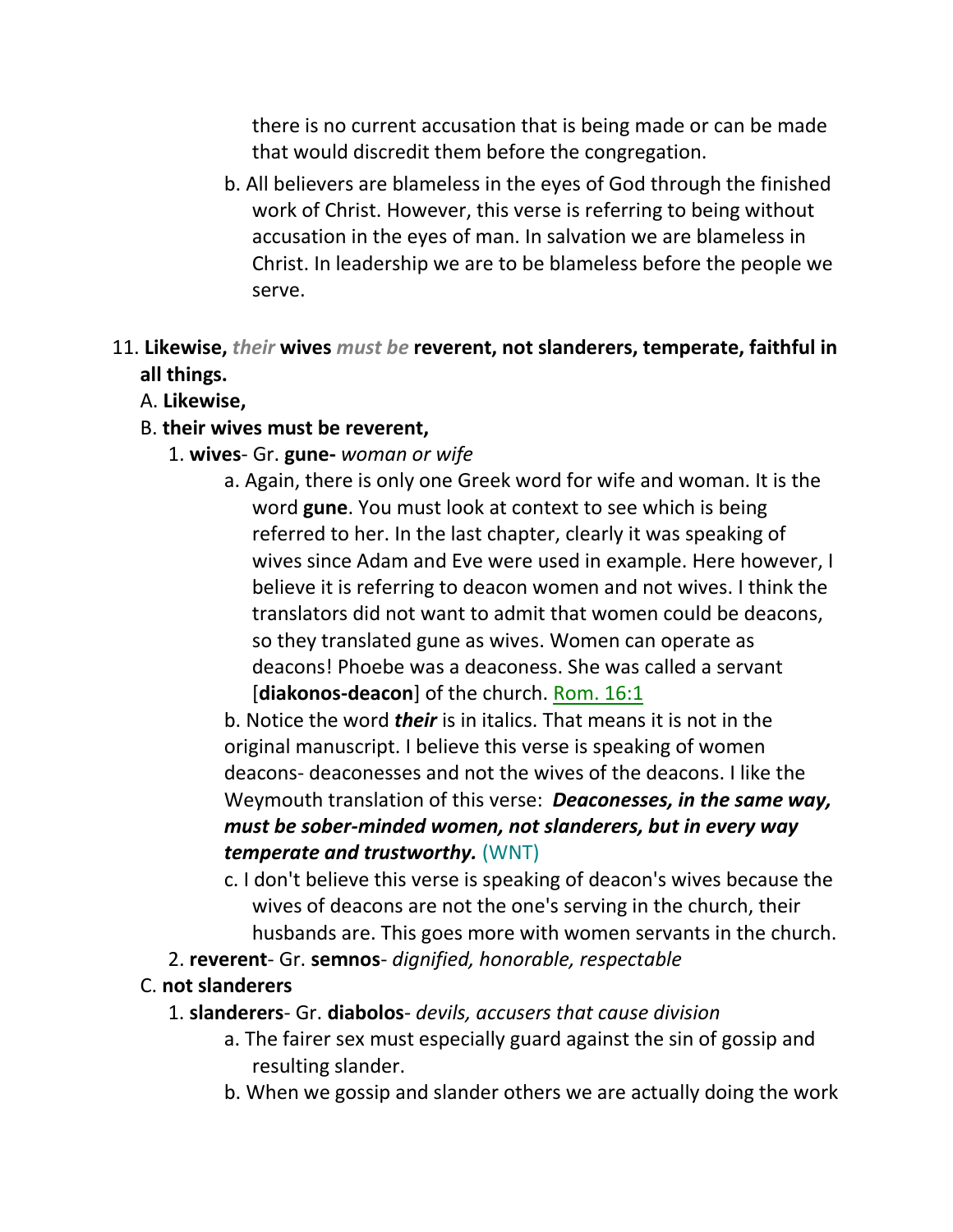of the devil! The devil loves the water-cooler, the break-room, and the back hallway. He loves gossip, accusation, and slander.

- D. **temperate** Gr. **nephaleos** *to abstain from wine- sober*
- E. **faithful in all things**

### 1. **faithful**- Gr. **pistos**

a. This is the major qualification of servants and leaders- faithfulness. You can promote faithfulness.

#### 2. **all things**

- a. It is possible to be faithful in some things and be unfaithful in other things. We should shoot to be faithful in all things.
- 12. **Let deacons be the husbands of one wife, ruling** *their* **children and their own houses well.**

## A. **Let deacons be the husbands of one wife,**

- 1. **deacons** Gr. **diakonos** *one who stirs up the dust in haste to serve*
	- a. Please notice the same qualifications about the home life is given for bishops and deacons. If your home life is not right, then you should not be a leader in the church. Make sure your leadership is worthy of export from your own home first!
- 2. **husbands** Gr. **aner**
- 3. **one wife** Gr. **mia gune**
	- a. Again, this does not mean he has not ever been divorced. It means he is not a polygamist [*having more than one wife at a time*] which was common in the heathen world at the time.
	- b. If divorce rules you out of the ministry then God Himself is ruled out. He is a divorcee! Jer. 3:8

## B. **ruling their children and their own houses well**

- 1. **ruling** Gr. **proistemi** *to stand out front of, lead from the front*
- 2. **children** Gr. **teknon**
	- a. This speaks of young children, not grown or late teenage.
- 3. **own houses** Gr. **idios oikos**
	- a. Again a man has authority over his own house, not anyone else's.
	- b. Often a man who checks out and refuses to take the leadership role out front of the family by example, will have that vacuum filled by the kids and/or the wife. A house run by the kids is a zoo, not a home!
- 4. **well** Gr. **kalos** *honorably, in honor, rightly, so that there shall be no*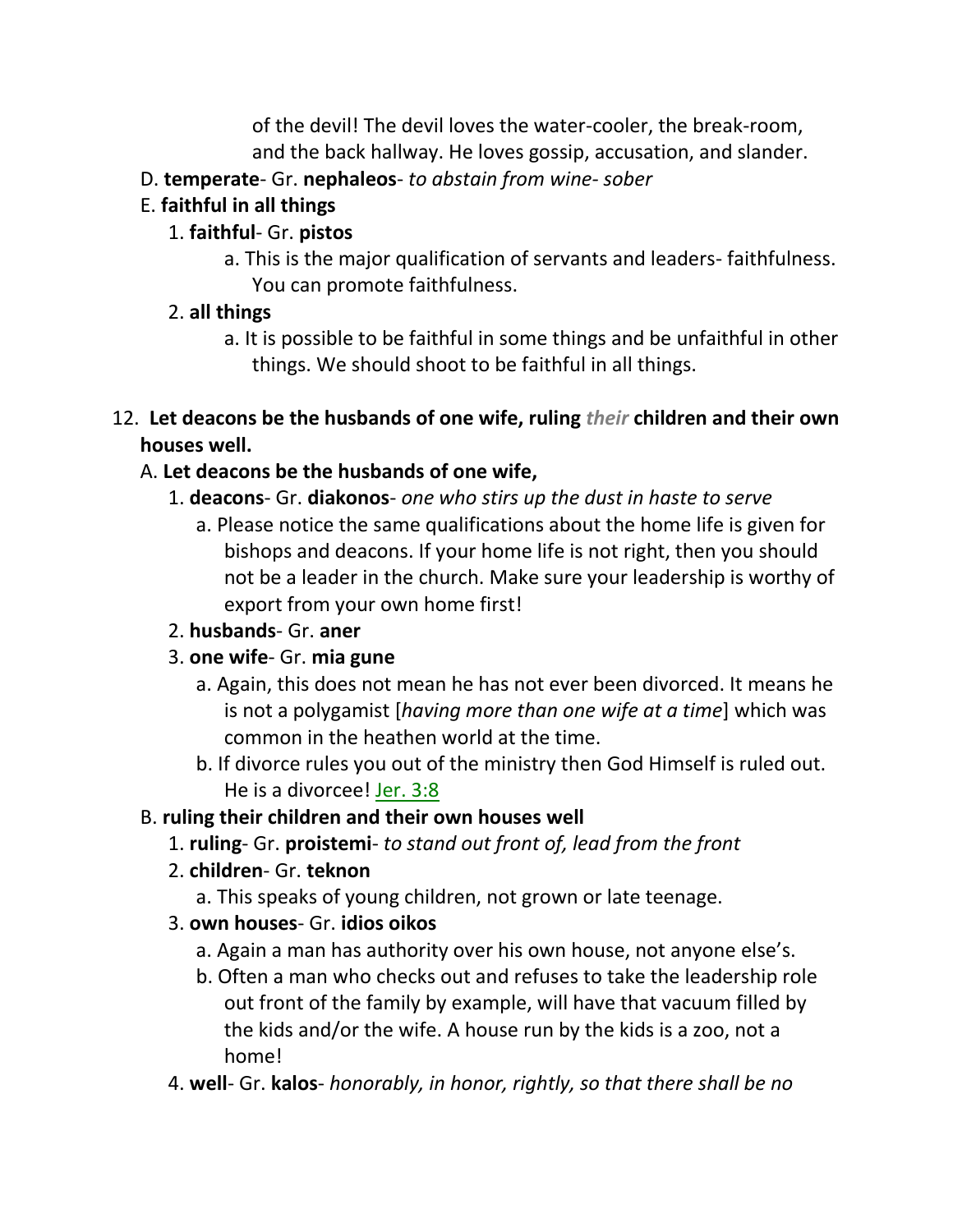*room for blame, well, truly*

- 13. **For those who have served well as deacons obtain for themselves a good standing and great boldness in the faith which is in Christ Jesus.** 
	- A. **served well as deacons** Gr. **diakoneo** *to serve as a deacon*
		- 1. I simply love this verse! This verse tells us that our faithfulness in the hidden things will bring us promotion before all.
	- B. **obtain for themselves** Gr.**peripoieomai** *to make for oneself, acquire, purchase, to buy*
		- 1. You acquire promotion for yourself by serving faithfully. I started out in 1st, 2nd, & 3rd John ministry in the church. I cleaned the first john, then cleaned the second john, and then I cleaned the third john! I did this day after day. After that I got a Revelation of servanthood! If you can't clean the church, you are not ready to pastor the church.
	- C. **good standing** Gr. **bathmos** *a podium, a step up*
		- 1. In the Greek market place, called the **agora**, there was a podium which business people would purchase to advertise their products. This podium was called the **bathmos**. Although this was used for marketing products, it was a custom from time to time that when a faithful and notable public servant was to be praised, the community would purchase time for them on the podium, the **bathmos**, so they could be seen and for them to encourage the people.
		- 2. When someone serves with their actions well, they earn the right to be promoted and acquire for themselves a platform to speak and minister to others with their words.
	- D. **great boldness** Gr. **polus parrhesia** *much freedom to speak, boldness*
		- 1. Those that are promoted to preach and teach in the church should start out quietly serving in some area of the church first. Once you have shown by your actions that you have something to say, you will be promoted and have much freedom to speak the Word of God to others.
	- E. **in the faith**
		- 1. This is a term for the Christian faith practiced in the church.

#### 14. **These things I write to you, though I hope to come to you shortly;**

- A. **These things I write to you,**
	- 1. **write-** Gr. **grapho**
- B. **though I hope to come to you shortly**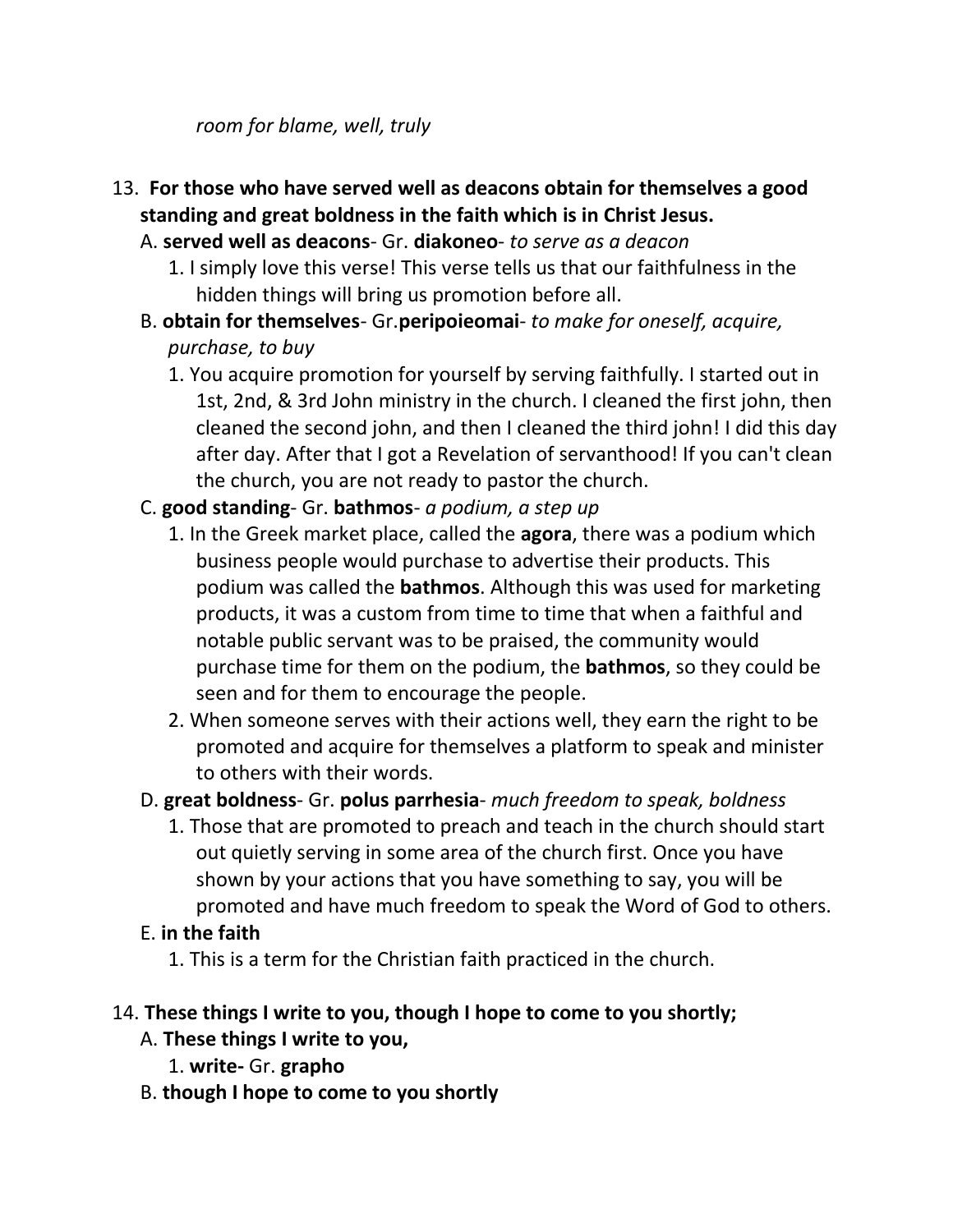- 1. **hope** Gr. **elpis** *confident expectation*
- 2. **come** Gr. **erchomai**
- 3. **shortly**-Gr. **tachion** *speedily*
	- a. These words must have caused Timothy's heart to jump in excitement. He greatly loved his spiritual father and mentor.
- 15. **but if I am delayed,** *I write* **so that you may know how you ought to conduct yourself in the house of God, which is the church of the living God, the pillar and ground of the truth.** 
	- A. **but if I am delayed,**
		- 1. **delayed** Gr. **braduno** *to be slowed*
	- B. **I write so that you may know how you ought to conduct yourself in the house of God,**
		- 1. **write** Gr. **grapho**
		- 2. **know** Gr. **eido** *to know by perception*
		- 3. **ought** Gr. **dei** *necessity by the nature of the case*
			- a. There is a standard of conduct that is necessary for us as the family of God to cohabitate peacefully and effectively. This is the same for the family of God.
		- 4. **conduct** Gr. **anastrepho**
		- 5. **house** Gr. **oikos**
			- a. We should have a standard of conduct in our family in our home. We should also have a standard of conduct when we meet in the house of God.

#### C. **which is the church of the living God,**

- 1. **church** Gr. **ekklesia** *called out ones*
- 2. **living God** Gr. **zao theos**
- D. **the pillar and ground of the truth**
	- 1. **pillar** Gr. **stulos** *a column, a stay, prop, support, used of persons of authority, influence*
	- 2. **ground** Gr. **hedraioma-** *a basis, foundation*
	- 3. **truth** Gr. **aletheia**
		- a. The pillar and ground of the truth is not our government. It is not Hollywood. It is the church. The condition of our nation is not due to our government or Hollywood. The state of our nation is due to the church not being the pillar and ground for the truth like it should be. Our present state of government and Hollywood is due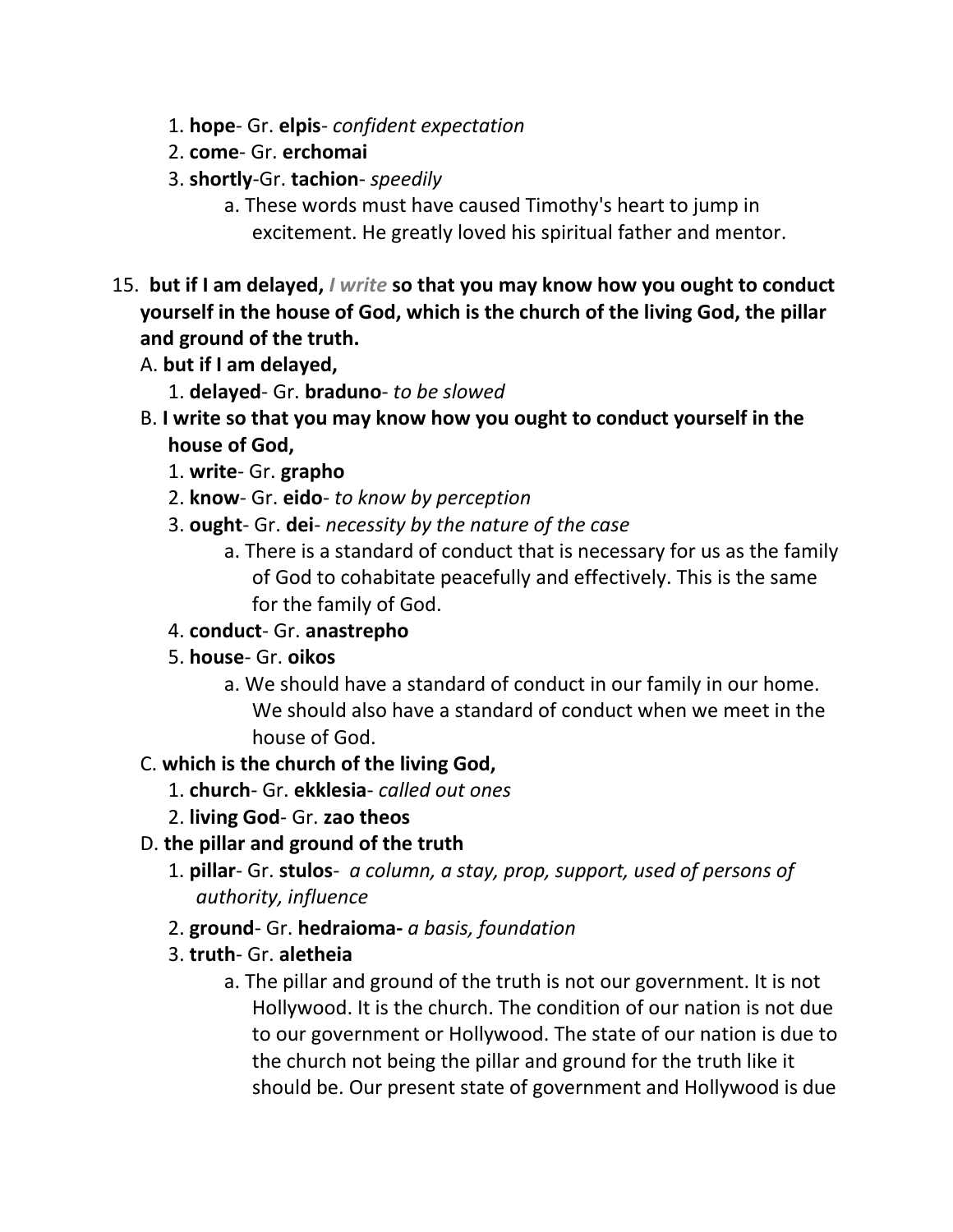to the vacuum caused by the church not being the pillar and ground for the truth as it should have been.

- b. The church can rise and be the pillar and ground of the truth as it should. It begins with us as individuals believing and living in the truth.
- c. If we do not go to church we lose the effect of the pillar and foundation for truth in our life!
- 16. **And without controversy great is the mystery of godliness: God was manifested in the flesh, Justified in the Spirit, Seen by angels, Preached among the Gentiles, Believed on in the world, Received up in glory.**

#### A. **And without controversy great is the mystery of godliness:**

- 1. **controversy** Gr. **homologoumenos** *confessedly, by common consent,* 
	- a. The tenets of this verse are to be commonly consented upon by all Christians. These are cardinal truths that we do not bend on or compromise on.

#### 2. **great**- Gr. **megas**

a. These are the mega truths that comprise the mystery- the truths of the finished work of Christ that are given to the church.

#### 3. **mystery**- Gr. **musterion**

- a. The mystery comprises all New Covenant teaching given to the church and is particular to it.
- 4. **godliness** Gr. **eusebeia** *to reverence well*

## B. **God was manifested in the flesh,**

- 1. **manifested** Gr. **phaneroo**
- 2. **flesh** Gr. **sarx**
	- a. This speaks of Jesus' earthly physical body.

#### C. **justified in the Spirit,**

- 1. **justified** Gr. **dikaioo** *to make one as they ought to be, to acquit of all guilt, to declare innocent*
- 2. **Spirit** Gr. **pneuma**
	- a. This word can mean God's Holy Spirit or the human spirit. Here it refers to Jesus' human spirit. The Word, the second member of the Godhead, joined to complete humanity. Jesus in his humanity had a human spirit, soul, and body. Jesus died in his body and in his human spirit, just like Adam and we did. God cannot die, but Jesus died in his human spirit before he died physically. That is